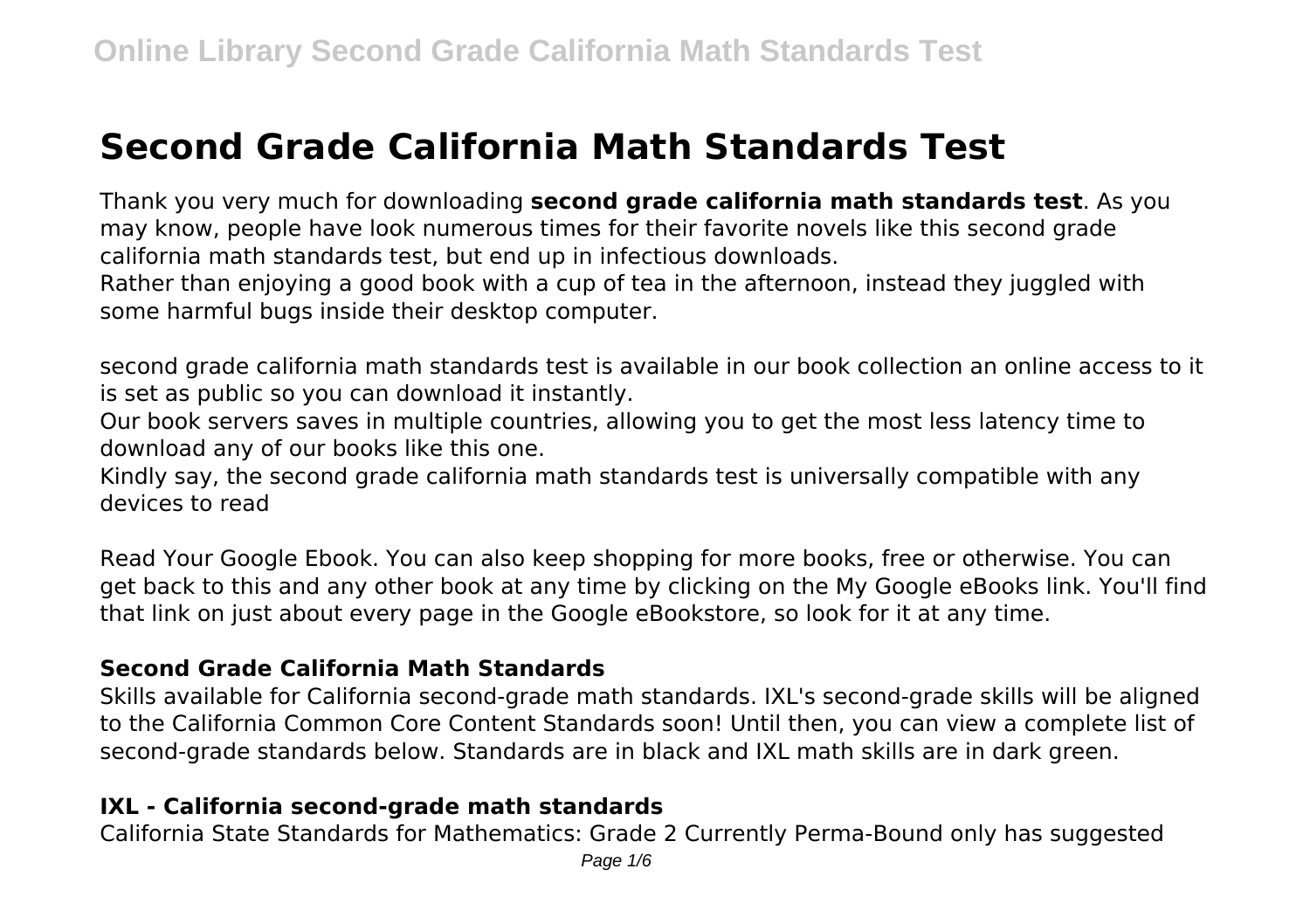titles for grades K-8 in the Science and Social Studies areas. We are working on expanding this.

# **California State Standards for Mathematics: Grade 2 ...**

State Standards Initiative for rigor and alignment with the California standards. Based on the evaluation, the Commission in-serted words, phrases, and select California standards to maintain California's high expectations for students. On July 15, 2010, the Commission recommended that the SBE adopt the CA CCSSM as amended.

# **California Common Core State Standards**

Second Grade Standards for the State of California. ... Grade Two Standards in Math. ... Compare and contrast basic land use in urban, suburban, and rural environments in California. 2.3 Students explain governmental institutions and practices in the United States and

# **Second Grade Standards for the State of California**

5th/6th Grade Math Games for Teachers Second Grade Math Standards for California By the end of grade two, students understand place value and number relationships in addition and subtraction, and they use simple concepts of multiplication.

# **Second Grade Math Standards for California | Math Games ...**

Assessment For The California Mathematics Standards Grade 2. Introduction: Summary of Goals GRADE TWO. By the end of grade two, students understand place value and number relationships in addition and subtraction and they use simple concepts of multiplication. They measure quantities with appropriate units.

# **Assessment For The California Mathematics Standards Grade 2**

(+) Indicates additional mathematics to prepare students for advanced courses. Some standards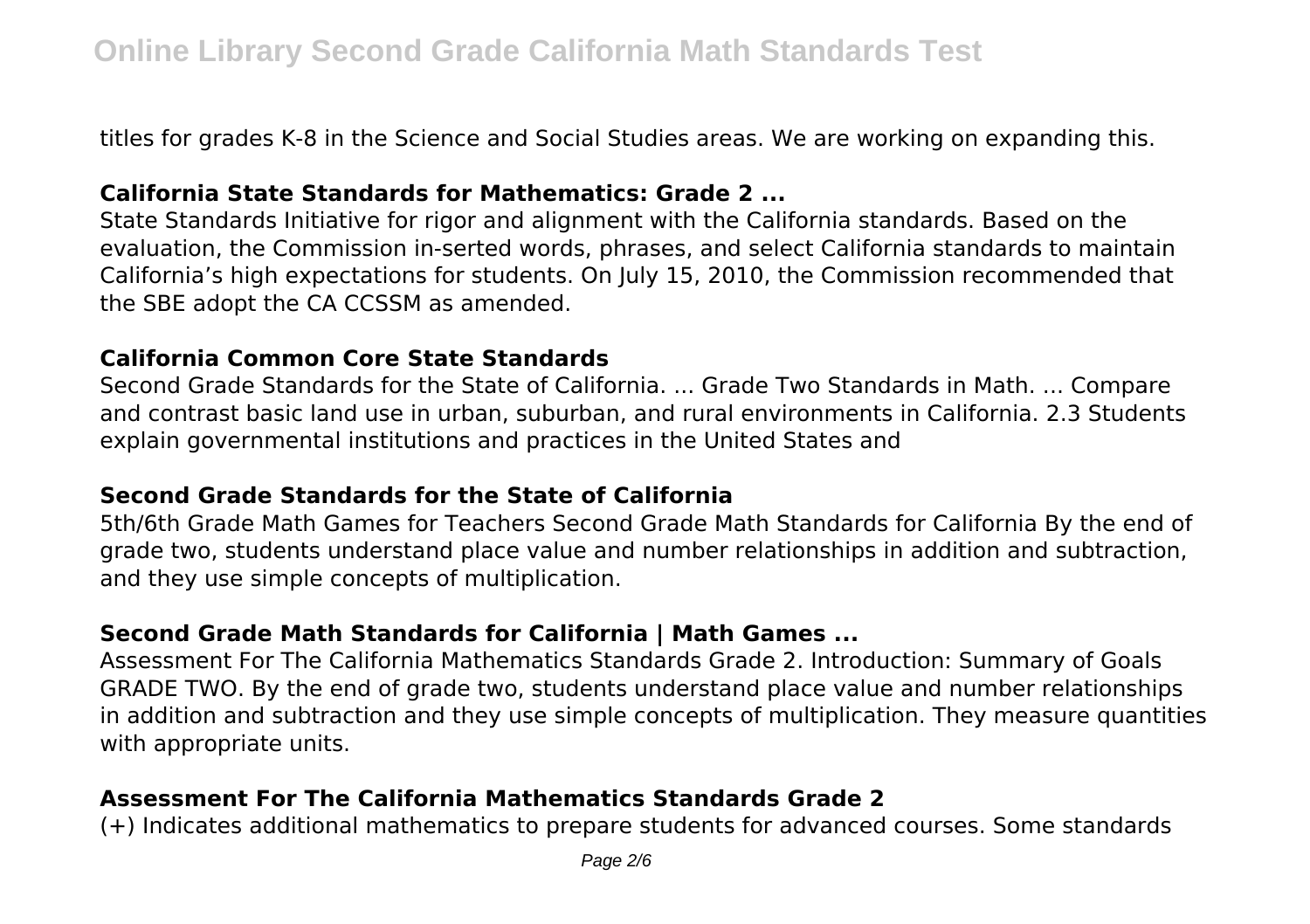are repeated in multiple higher mathematics courses; therefore instructional notes, which appear in brackets, indicate what is appropriate for study in this particular course. Standards with California additions appear with a "CA" notation at the end.

# **CA Content Standards (CA Dept of Education)**

Grade 2 » Introduction Print this page. In Grade 2, instructional time should focus on four critical areas: (1) extending understanding of base-ten notation; (2) building fluency with addition and subtraction; (3) using standard units of measure; and (4) describing and analyzing shapes. Students extend their understanding of the base-ten system.

# **Grade 2 » Introduction | Common Core State Standards ...**

CCSS.Math.Content.2.NBT.B.7 Add and subtract within 1000, using concrete models or drawings and strategies based on place value, properties of operations, and/or the relationship between addition and subtraction; relate the strategy to a written method. Understand that in adding or subtracting three-digit numbers, one adds or subtracts hundreds and hundreds, tens and tens, ones and ones; and ...

# **Grade 2 - Common Core State Standards Initiative**

Use addition and subtraction within 100 to solve one- and two-step word problems involving situations of adding to, taking from, putting together, taking apart, and comparing, with unknowns in all positions, e.g., by using drawings and equations with a symbol for the unknown number to represent the problem.

# **Second Grade Math Common Core State Standards: Overview**

Educational standards describe what students should know and be able to do in each subject in each grade. In California, the State Board of Education decides on the standards for all students,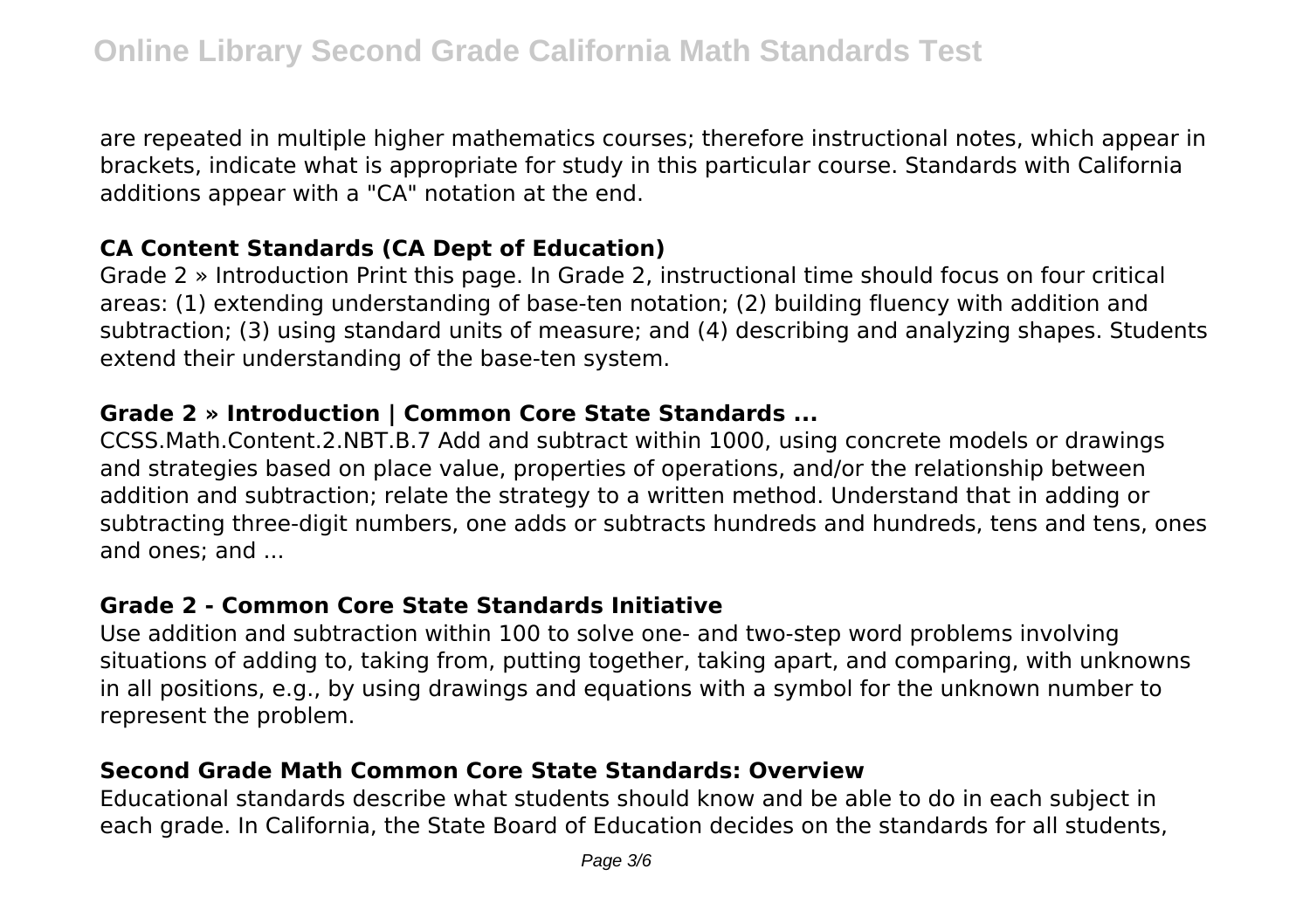from kindergarten through high school. Since 2010, a number of states across the nation have adopted the same standards for English and math.

# **Common Core State Standards - Resources (CA Dept of Education)**

California Common Core State Standards Comparison- SECOND GRADE . Adapted from Analysis by Sacramento County Office of Education, June 2010 3 . Current CA Math Content Standards # of Items CST Released Items # California Common Core State Standards - Mathematics Notes . NS 2.3 Use mental arithmetic to find the sum or difference of two-digit ...

# **California Common Core State Standards Comparison- SECOND ...**

CA Bold, underlined text = California additions to the Common Core Second Grade Common Core State Standards: California Speaking & Listening COMPREHENSION & COLLABORATION SL.2.1 Participate in collaborative conversations with diverse partners about grade 2 topics and texts with peers and adults in small and larger groups. a.

# **Second Grade Common Core State Standards: California**

California Content Standards 2nd Grade Math Skills. Printable Second Grade Math Worksheets, Study Guides and Vocabulary Sets. Create and Print your own Math Worksheets with Math Worksheet Generator. California Content Standards for Second Grade Math. Money Free Money is a current medium of exchange in the form of coins and banknotes. Read more ...

# **California Content Standards 2nd Grade Math Skills**

California Math Standards - 2nd Grade MathScore aligns to the California Math Standards for 2nd Grade. The standards appear below along with the MathScore topics that match. If you click on a topic name, you will see sample problems at varying degrees of difficulty that MathScore generated.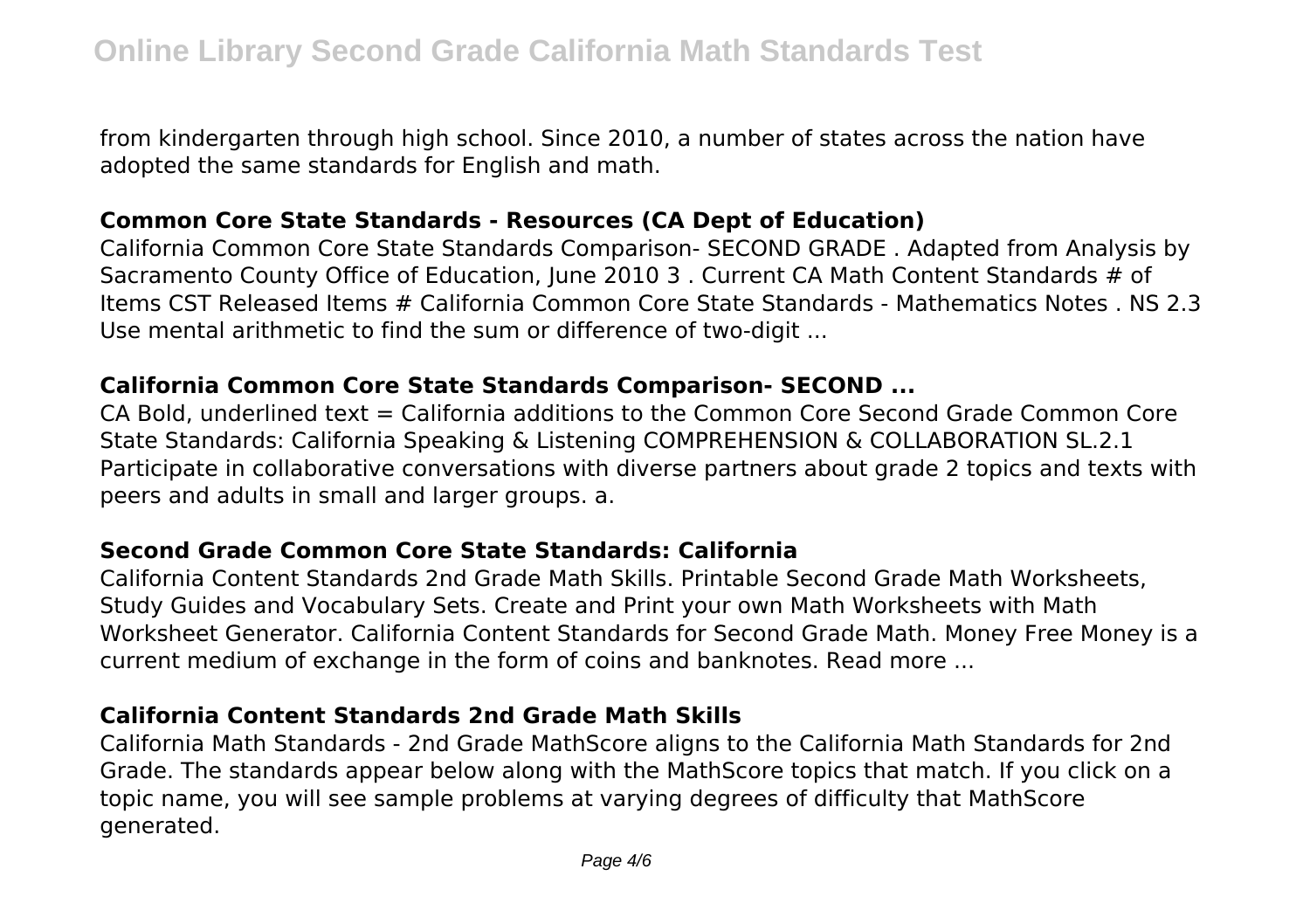# **California Math Standards - 2nd Grade**

California Standards, California State Standards, ... Second Grade Common Core Standards Posters FREE Add to cart; Third Grade Common Core Standards ... Common Core Workbooks. Worksheets, Activity Centers, and Posters that Teach every English and Math Standard. Sale! Kindergarten Common Core Workbook Download. Rated 5.00 out of 5 \$ 59.00 \$ 49 ...

# **California Standards | Common Core Worksheets, Activities ...**

2nd Grade – Student Learning Standards. English Language Arts Learning Standards for 2nd Grade; Mathematics Student Learning Standards for 2nd Grade; Science Student Learning Standards for 2nd Grade Matter and Its Interactions; Ecosystems: Interactions, Energy, and Dynamics; Biological Evolution: Unity and Diversity; Earth's Place in the Universe

# **2nd Grade – Student Learning Standards**

Suggested Titles for California Social Studies State Standard 2.2.3. 2.2.4. Compare and contrast basic land use in urban, suburban, and rural environments in California. CA.2.3. People Who Make a Difference: Students explain governmental institutions and practices in the United States and other countries. 2.3.1.

# **California State Standards for Social Studies: Grade 2 ...**

2 Grade 2 Worksheets and Activities that assess every standard! Second Grade Assessments C o r e C o m m o n S t a n d a r d s. c o m English Standards Math Standards

Copyright code: [d41d8cd98f00b204e9800998ecf8427e.](/sitemap.xml)